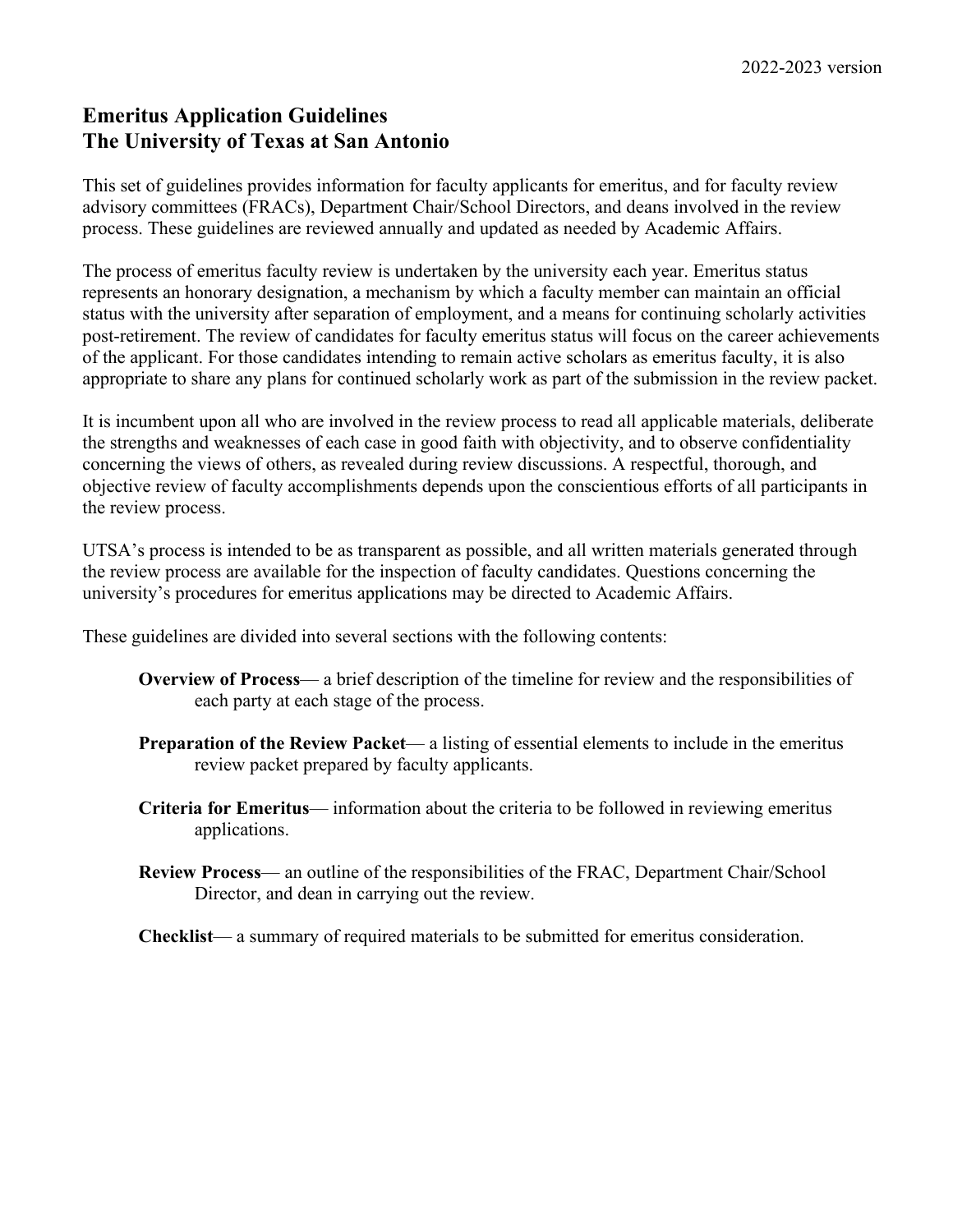# **Overview of Process**

The purpose of the emeritus review process is to perform an objective evaluation of each case at several levels of review. Each application goes through at least five levels of independent review before a final recommendation is achieved: DFRAC, chair, dean, provost, and president. The president's recommendation in all cases is final.

The emeritus review process is summarized in the table below which outlines the rough timeline and actions of the procedure.

| When        | Who                                                                       | Responsibility                                                                                                                                                                                                                                                                           |  |  |
|-------------|---------------------------------------------------------------------------|------------------------------------------------------------------------------------------------------------------------------------------------------------------------------------------------------------------------------------------------------------------------------------------|--|--|
| Fall/Winter | Applicant*<br>Dean's Office                                               | Indicate the date, or anticipated date, of retirement from<br>university in writing to chair and dean. Complete form<br>"Request for Review for Emeritus" and return to chair;<br>Begin assembling materials for application packet<br>Notify Academic Affairs of faculty who wish to be |  |  |
|             |                                                                           | considered for emeritus (send completed form "Request<br>for Review for Emeritus" to Academic Affairs)                                                                                                                                                                                   |  |  |
| January 20  | Department                                                                | Provide DFRAC member names to the college and<br>Academic Affairs                                                                                                                                                                                                                        |  |  |
| February 1  | Applicant*                                                                | Deadline to submit evaluation statement to DFRAC via<br>Department Chair/School Director requesting to be<br>reviewed for emeritus status; Include current vita and<br>completed coversheet and checklist                                                                                |  |  |
| February 10 | Department                                                                | Deadline to upload applicant's documents to SharePoint                                                                                                                                                                                                                                   |  |  |
| March       | DFRAC (full<br>professors only)<br>Department<br>Chair/School<br>Director | Review application packet;<br>Deliberate in closed meeting and vote on case;<br>Prepare a written summary of evaluation analysis<br>Review all application materials, including DFRAC<br>recommendation;<br>Prepare a written recommendation for forwarding to                           |  |  |
|             |                                                                           | college;<br>Upload DFRAC memo and Dept. Chair memo to the<br>official Faculty Review folder in SharePoint                                                                                                                                                                                |  |  |
| March       | College Dean                                                              | Review application packet and department<br>recommendations;                                                                                                                                                                                                                             |  |  |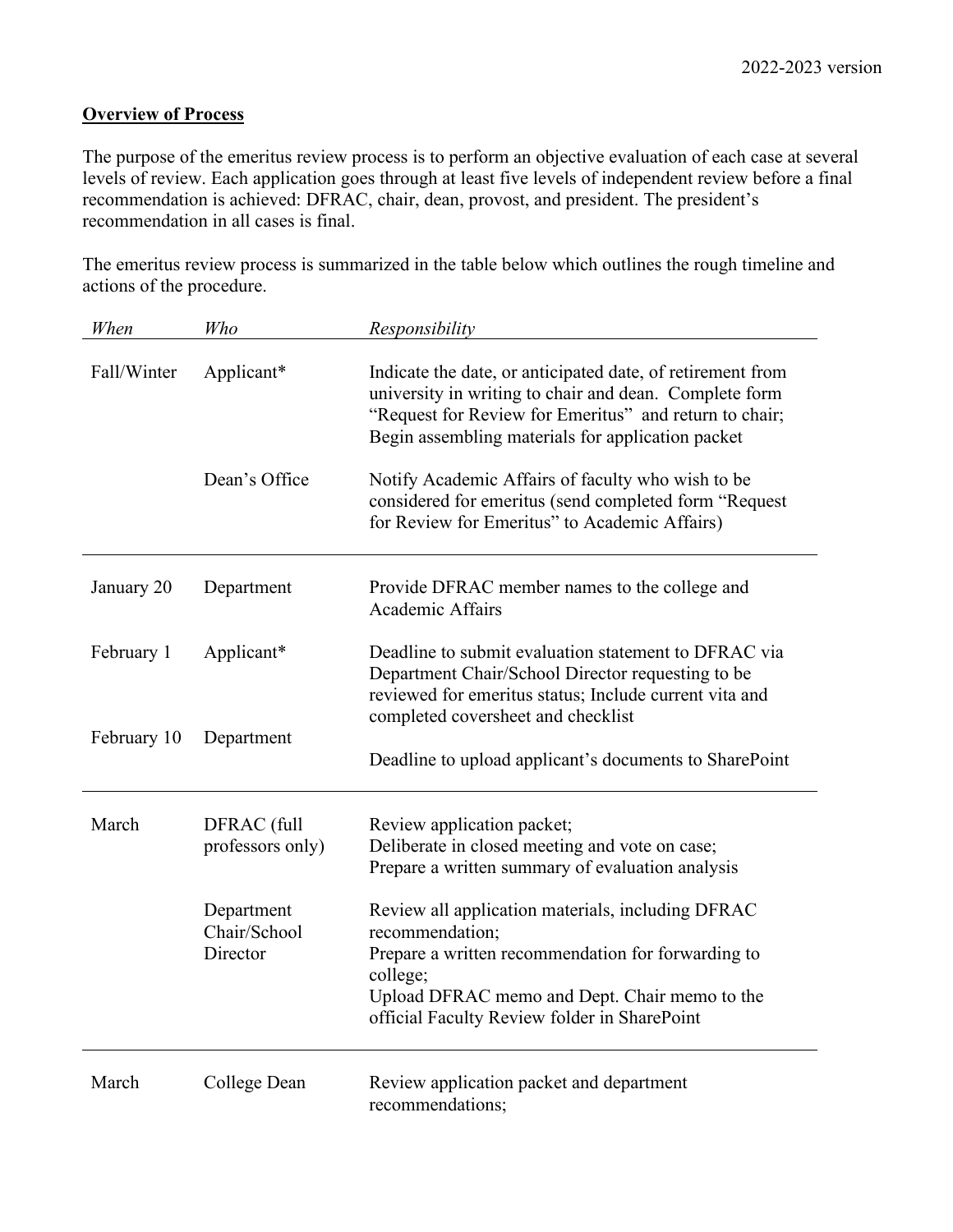|       |                  | Prepare a written recommendation for forwarding to<br>Provost:<br>Upload DFRAC, Dept. Chair and Dean's memos to the<br>official Faculty Review folder in SharePoint<br><b>Application materials due into Academic Affairs by</b> |
|-------|------------------|----------------------------------------------------------------------------------------------------------------------------------------------------------------------------------------------------------------------------------|
|       |                  | the April 1 <sup>st</sup> , or the first work day thereafter                                                                                                                                                                     |
| April | Provost          | Review all application materials, including<br>recommendations;<br>Consult with Chairs and Deans, as needed, for<br>clarification of application materials;<br>Prepare recommendations for the president                         |
| April | President        | Review all application materials, including<br>recommendations at each level;<br>Render final decisions concerning emeritus<br>recommendations                                                                                   |
| May   | Academic Affairs | Prepare written notification to all applicants concerning<br>outcome of emeritus review                                                                                                                                          |
|       | Department       | Create a zero percent Emeritus faculty contract and<br>forward through normal approval process                                                                                                                                   |

Any tenured faculty member, or group in the department or college, may nominate a qualified tenured UTSA faculty who is retired or anticipates retiring by the end of the academic year. In this case the nominator is responsible for writing the evaluation statement to the Department Chair/School Director.

## **Preparation of the Application Packet**

The application packet contains the materials that form the basis for the review at all levels of evaluation. It is important that faculty members under consideration for emeritus status make every effort to ensure that the material contained in the packet is complete, accurate, and professionally presented.

The contents of an application packet should include the following elements:

- 1. an Evaluation statement
- 2. a current professional vitae
- 3. memos outlining evaluations and recommendations at various levels of review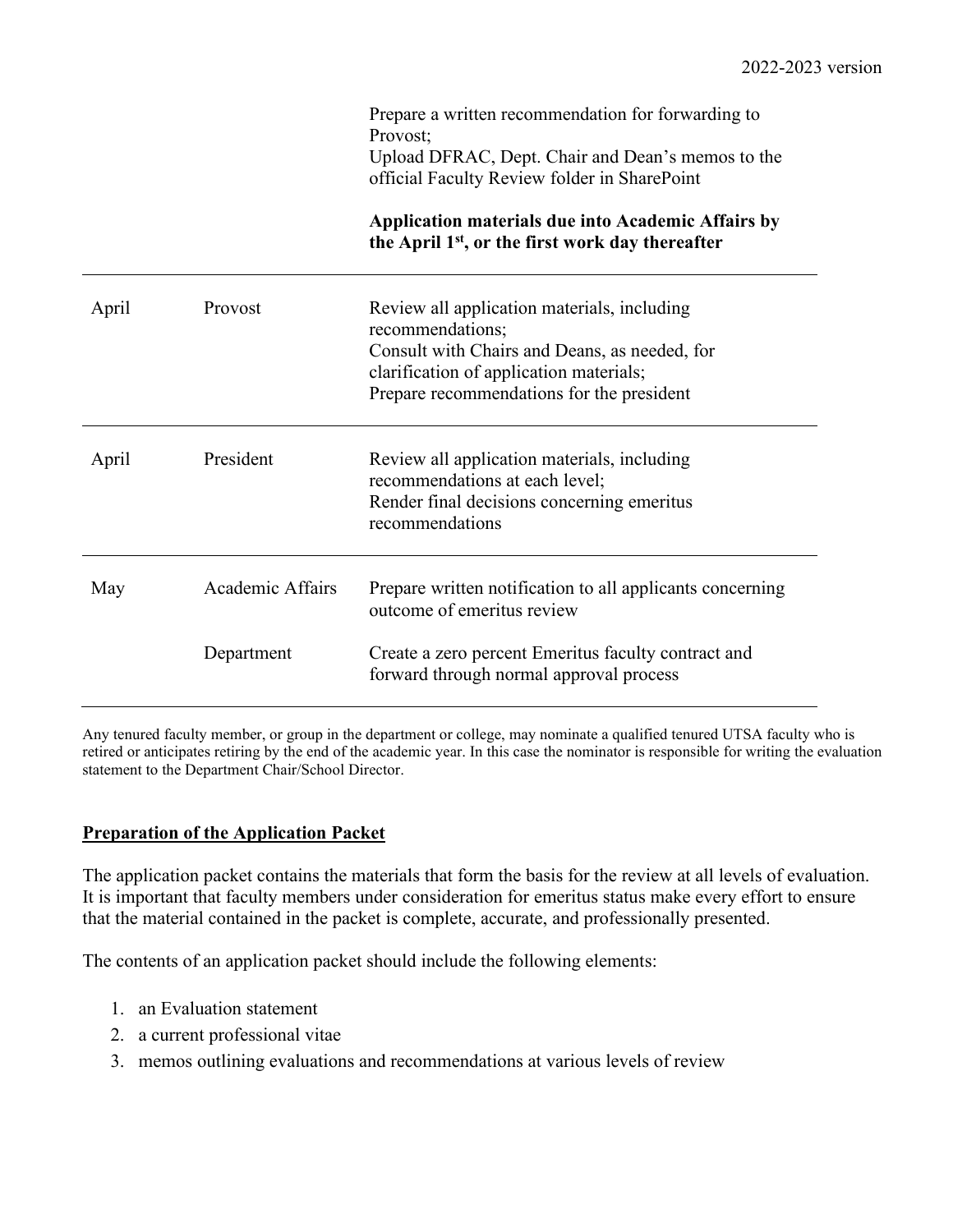The evaluation statement to the DFRAC/Department Chair/School Director should serve as the basis for outlining the candidate's qualifications for emeritus status. If the candidate plans to continue pursuing scholarly activities as an emeritus faculty member, a brief outline of those plans should be included in the statement. The professional vitae should serve as a simple listing of professional activities. The candidate is responsible for preparing items  $#1 - 2$ ; and the departmental faculty review advisory committee, chair, and dean are responsible for appending materials contained in  $#3$ . Items  $#1 - 3$  constitute the review materials utilized by the DFRAC, the chair, the dean, the provost, and the president in reviewing the application.

An electronic copy of #1 -2 should be posted in the official Faculty Review folder in SharePoint for review by DFRAC members. Item #3 should be uploaded to SharePoint when they are completed. Each of these items is described more fully in the following sections.

## *Checklist*

A checklist of required items can be found on Academic Affairs' webpage.

#### *1. Evaluation Statement*

The statement to the DFRAC/Department Chair/School Director should be organized in three sections, outlining the applicant's activities and experiences in the areas of teaching, research/scholarly/creative activities, and service, respectively. In cases in which the applicant has plans to continue professional activities, the statement should describe any future plans in the areas of teaching, research/scholarly/creative activities, and/or service as applicable.

- For the teaching section, the applicant may wish to include a teaching statement outlining her or his philosophy/approach to teaching, and describe any innovative approaches used in delivering instruction.
- In the research/scholarly/creative activity section, the applicant should provide a context for her or his scholarly work including the impact, innovation and benefit of their work.
- The service section should provide an overview of service activities and explain the applicant's participation in key service roles.

The statement should be no more than 5 pages long.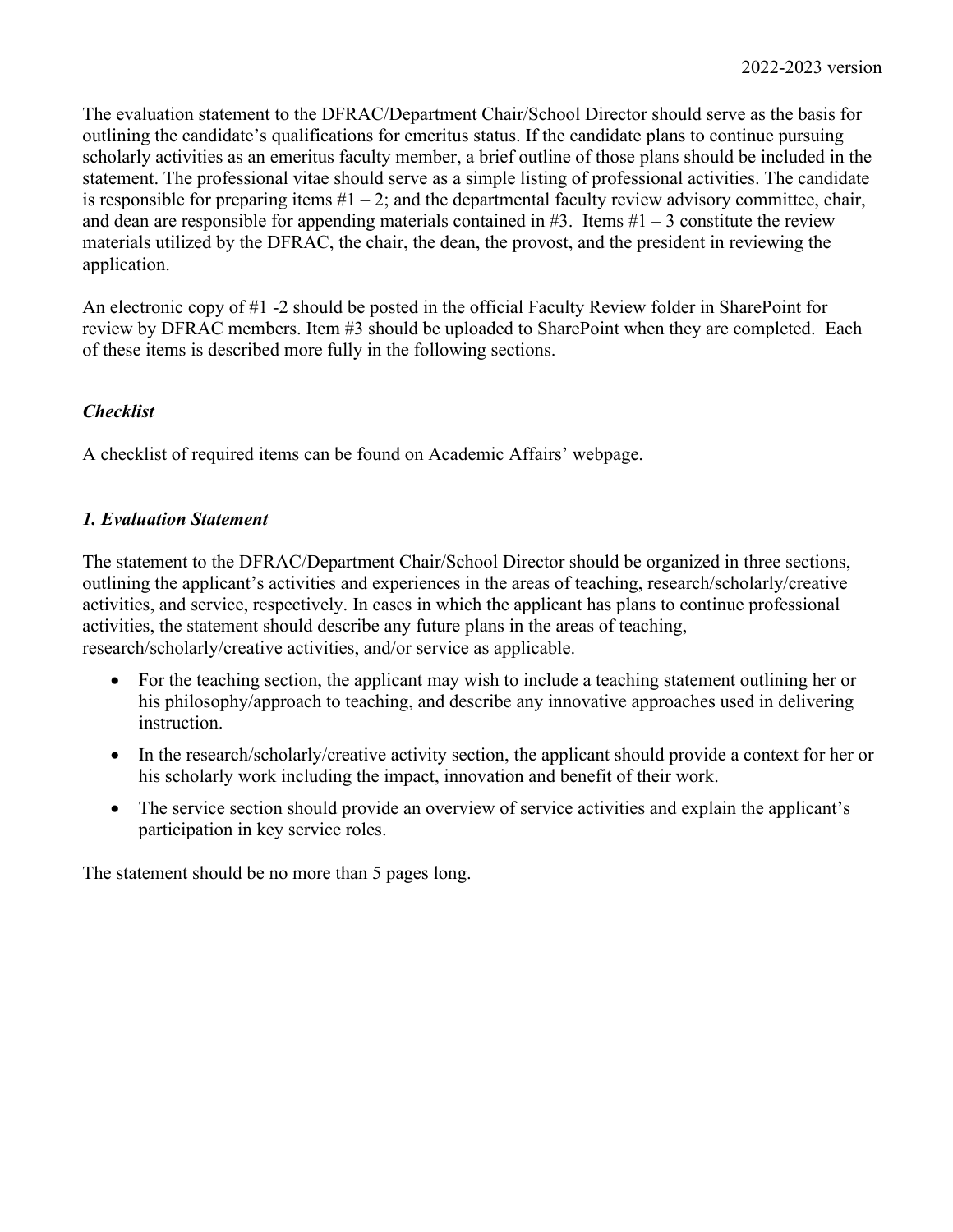# *2. Professional Curriculum Vitae*

| Name and Contact Information                             | This should include UTSA address, phone number, and<br>email address, as well as current academic rank (for<br>example, "Assistant Professor" or "Associate Professor<br>without Tenure").                                                                                                                                                                                                                                                                                                                                                                                                                                                                                                                                                                                |
|----------------------------------------------------------|---------------------------------------------------------------------------------------------------------------------------------------------------------------------------------------------------------------------------------------------------------------------------------------------------------------------------------------------------------------------------------------------------------------------------------------------------------------------------------------------------------------------------------------------------------------------------------------------------------------------------------------------------------------------------------------------------------------------------------------------------------------------------|
| <b>Educational Background</b>                            | Please list all institutions from which a degree was earned,<br>including the degree received and the major field of study.                                                                                                                                                                                                                                                                                                                                                                                                                                                                                                                                                                                                                                               |
| <b>Professional Employment History</b>                   | List all positions held in sequential order, with applicable<br>dates, since earning the baccalaureate degree, including the<br>present position at UTSA.                                                                                                                                                                                                                                                                                                                                                                                                                                                                                                                                                                                                                 |
| <b>Awards and Honors</b>                                 | List any awards, honors, prizes, competitions, or other<br>recognition received related to professional activities.                                                                                                                                                                                                                                                                                                                                                                                                                                                                                                                                                                                                                                                       |
| Research/Scholarly/Creative<br><b>Activities Summary</b> | Summarize all products of research/scholarly/creative<br>activities, including publications, exhibitions,<br>performances, architectural projects, reviews, or other<br>documentation of scholarly contributions. List separately<br>the different types of publications (e.g. journal articles,<br>books, reviews, etc.), scholarly products, or creative<br>activity outcomes, providing respective listings of invited<br>contributions, refereed contributions, and non-refereed<br>contributions. All contributions should include the date and<br>title of publication/exhibition/performance, the impact (e.g.<br>impact factors, citations, Almetrics, etc.) venue, and where<br>applicable, the inclusive page numbers or size of the<br>scholarly contribution. |
| <b>Scholarly Presentations</b>                           | List all external oral or poster presentations at conferences,<br>meetings, or other institutions/universities related to<br>scholarly work, and provide the dates and locations of<br>presentations. Provide separate listings for invited<br>presentations, refereed, and non-refereed contributions.                                                                                                                                                                                                                                                                                                                                                                                                                                                                   |
| <b>Granting Activities</b>                               | Provide a list of grant proposals submitted, whether for<br>research, instructional, or public service activities (please<br>indicate one of these for each grant), giving the name of<br>the granting agency, the project dates, the project title, and<br>the total amount requested and awarded, if appropriate, for<br>each.                                                                                                                                                                                                                                                                                                                                                                                                                                          |
| <b>Intellectual Property</b>                             | Where applicable, provide a summary of any intellectual<br>property generated from scholarly activities and indicate<br>any patent applications, copyright privileges, licensing, or<br>other commercialization that has resulted. The summary<br>should include dates, titles, and identifying information.                                                                                                                                                                                                                                                                                                                                                                                                                                                              |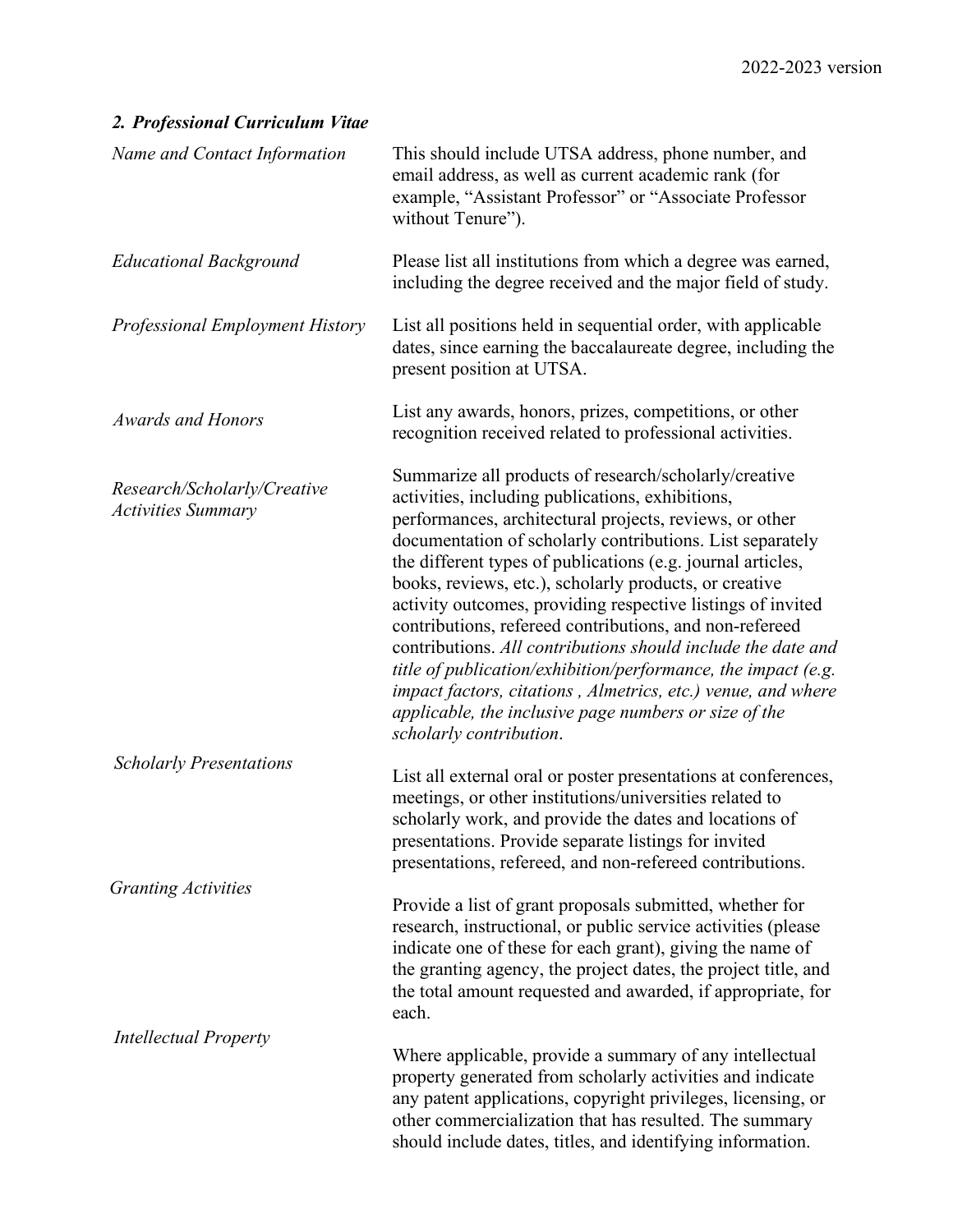| <b>Teaching Activities</b> | List all formal courses taught at UTSA, indicating the level<br>of the course (undergraduate or graduate) and its title.<br>Provide a list of students mentored in<br>research/scholarly/creative activities and any theses or<br>dissertations directed. Summarize any service on graduate<br>committees and for student advising.                                                                                                                                                                                                                                                       |
|----------------------------|-------------------------------------------------------------------------------------------------------------------------------------------------------------------------------------------------------------------------------------------------------------------------------------------------------------------------------------------------------------------------------------------------------------------------------------------------------------------------------------------------------------------------------------------------------------------------------------------|
| <i>Service Activities</i>  | Provide separate listings of all committee assignments,<br>assigned administrative activities (for example,<br>Department Chair/School Directormanship, center<br>directorship, etc.), and professional service activities<br>(including leadership in disciplinary organizations, service<br>as a journal editor, manuscript or grant proposal reviewer,<br>meetings or symposia organized, etc.). Each activity<br>should include the dates of participation, the organizational<br>level of the activity (for example, department, college,<br>etc.), and any leadership roles played. |

## *3. Evaluation and Recommendation Materials*

As the application goes through the review process, each level of review should append its analysis and recommendation to the packet for consideration by the next level of review. Guidelines for these various levels of review are provided in the "Review Process" section of these guidelines. The materials should be arranged in the following order, with the responsibility and timing for appending each set of materials indicated below:

| Item to be added to file                 | Responsible Individual              | When                                        |
|------------------------------------------|-------------------------------------|---------------------------------------------|
| DFRAC analysis<br>Chair's recommendation | Department Chair/School<br>Director | Upon completion<br>Upon completion          |
| Dean's recommendation                    | Dean                                | Upon completion of college-<br>level review |

## **Qualifications and Criteria for Emeritus Review**

For general guidelines to the qualifications and criteria expected for successful emeritus, please see the UTSA *Handbook of Operating Procedures*, 2.03 "Emeritus Academic Titles." Specific criteria will vary by discipline and will be left to individual Departments and Colleges to enunciate.

Only candidates that receive consistent support at the departmental and college levels of the review process have a strong likelihood of a successful outcome in an emeritus application. Emeritus status is earned through the applicant's demonstrated contributions that have impacted the university in a positive manner.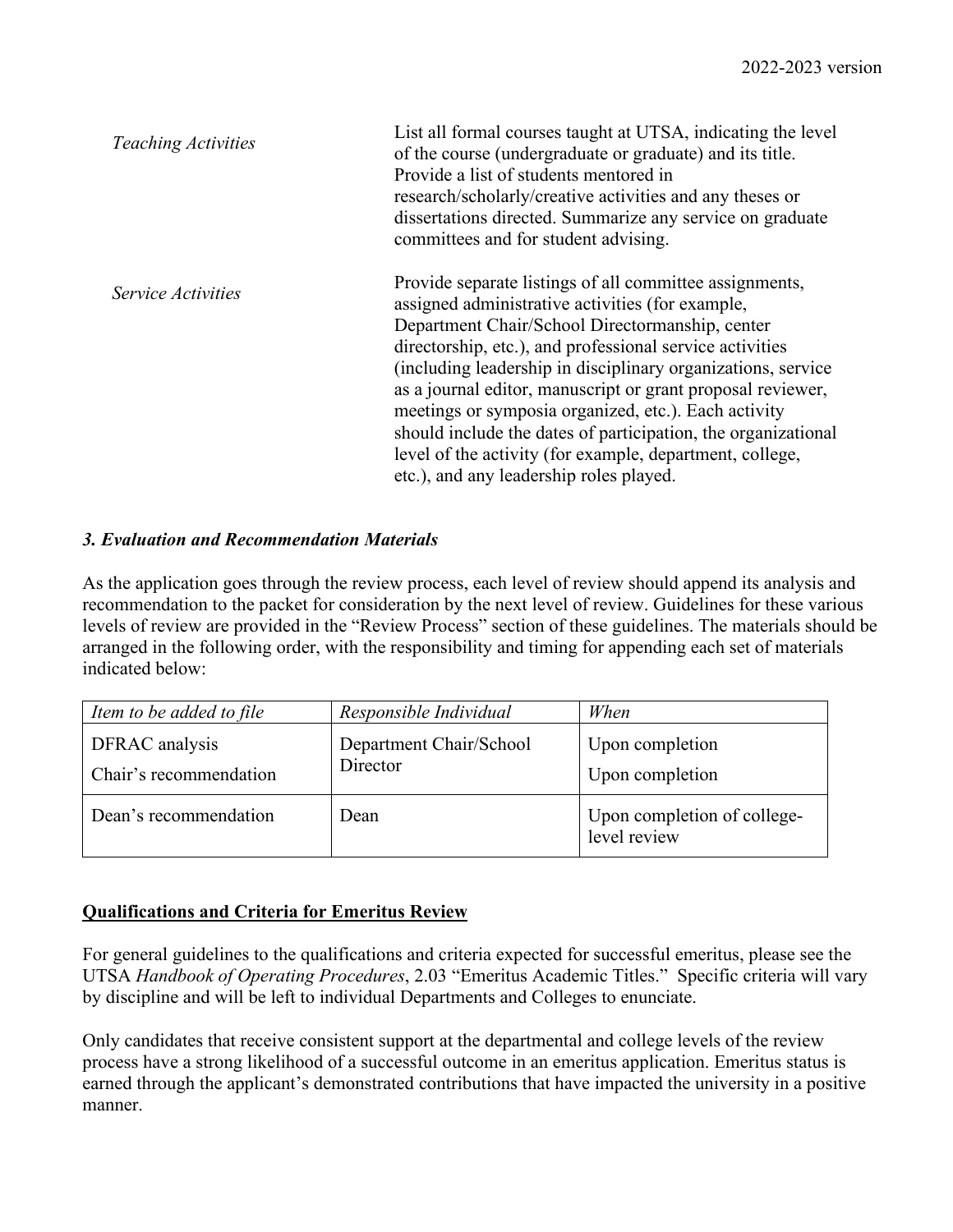# *Emeritus Qualifications*

Faculty may be granted an emeritus title if they have:

- Retired or upon retirement, if they are or were a full professor or associate professor by the end of the academic year,
- Given distinguished and honorable full-time academic and professional service to UTSA over a period of at least 10 years and made a significant contribution to their professional area of expertise,
- Adhered to the highest academic, civic, and ethical standards, and
- Rated as "Exceeds Expectations" in at least 3 of the last 5 annual overall faculty ratings and the remaining overall faculty ratings at "Meets Expectations" or above.

## *Emeritus Criteria*

A simple enunciation of the criteria to be used for emeritus applications is difficult. As UTSA strives for national research university status, it will be increasingly important that faculty demonstrate academic leadership in their disciplines through their research/scholarly/creative activities. However, sole adherence to this criterion would oversimplify our consideration of the variety of cases that come forward.

For successful emeritus applications, faculty should demonstrate the following qualities:

- They are/have been active scholars whose scholarship manifests an inherent desire to learn about the world and the human condition within it.
- They are/have been devoted and effective teachers who promote student success, both inside and outside the classroom and laboratory.
- They are/have been committed citizens of the university and of their respective disciplines, and manifest this through significant service activities, including leadership positions.
- They have made extraordinary contributions to the university and/or their academic discipline.
- They have been a full-time faculty member in good standing at UTSA for an extended period (for clarification, "an extended period" will generally be interpreted as at least 10 calendar years, but the DFRAC, chair, and/or dean may recommend exceptions to this rule, if requested).

There is significant latitude for departments and colleges to interpret these criteria for emeritus review liberally and to subject them to their own disciplinary lens and filter. It is the intention of the university to utilize emeritus titles to recognize faculty who have made, and continue to make, major contributions to the mission of the university, and by extension, to the national community of faculty in their respective disciplines.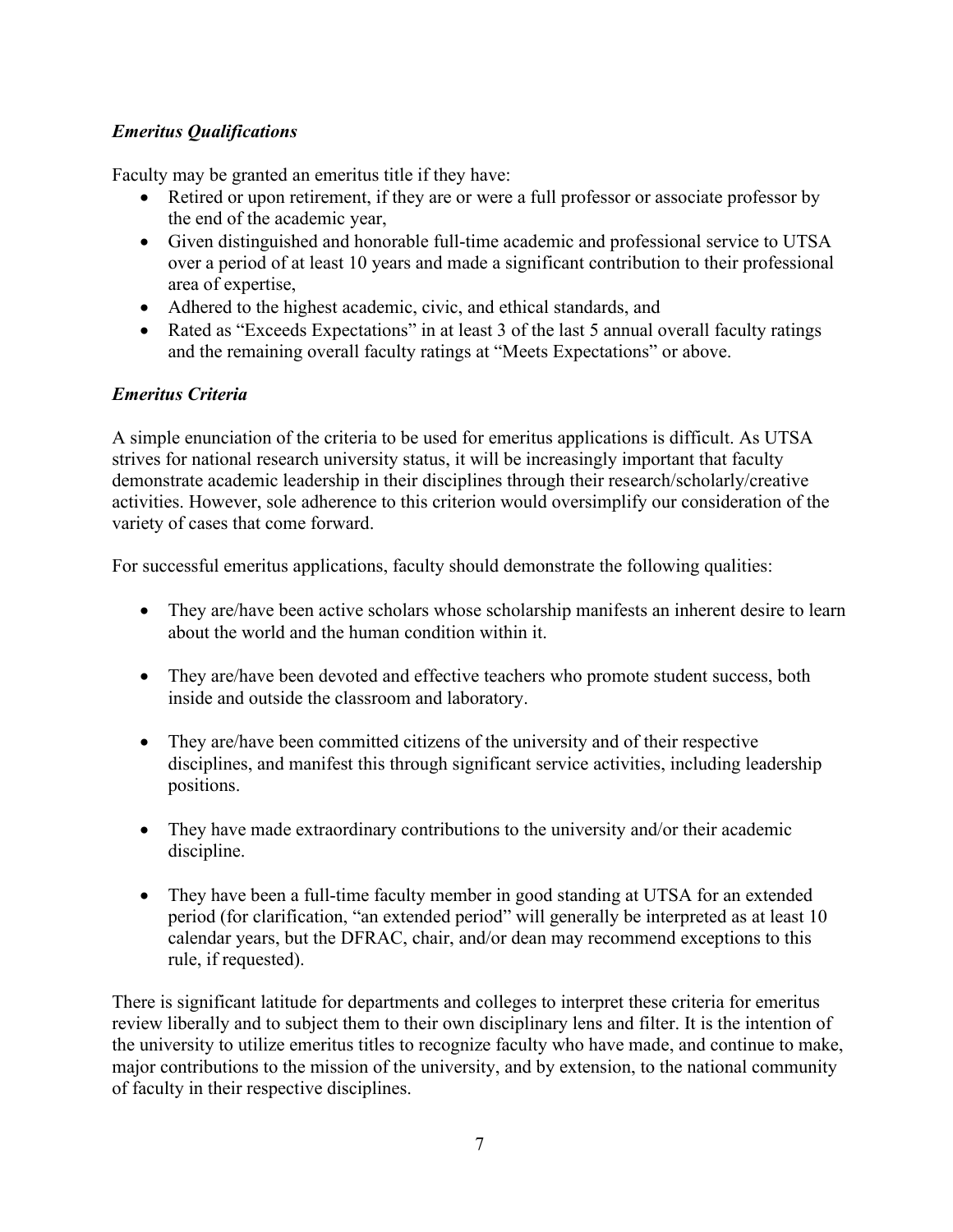#### **Review Process**

The review process for emeritus applications involves five levels of review, including the departmental faculty review advisory committee (DFRAC), the Department Chair/School Director, the dean, the provost, and the president. This structure promotes a thorough, objective review of each case, and provides for input from all relevant perspectives, from the departmental through university-wide viewpoints.

#### *Roles of Review Entities*

All reports from the various levels are ultimately advisory to the president, who makes final decisions concerning the university's recommendations for emeritus status. The role of each entity in this review hierarchy can be summarized as follows:

• **DFRAC**— a full and detailed review of the candidate's application for emeritus status. The members of the DFRAC provide a peer review by those members of the university community best qualified to judge the quality of the candidate's activities. All votes should be by secret ballot so that the votes of individuals are not divulged. Only full professors on the DFRAC may review and vote on the candidate's application. If the DFRAC has fewer than three tenured full professors, the Dean shall appoint additional full professors until there are three on the committee. Only DFRAC members present in the meeting for the discussion should participate in the vote of the committee. These meetings can occur in a virtual format, synchronously. Committee chairs will maintain attendance records of all meetings. Only committee members who attend all deliberations for a given candidate may vote on the application of that candidate. In order to keep the voting anonymous, it is encouraged to utilize software such as the poll feature in zoom, mentimeter.com or another poll software. Voting by proxy, email, absentee, etc., is not permitted.

The DFRAC report should be signed by all participating members of the review committee. On the signature page, the report should include a header that reads: "**We, the undersigned members of the DFRAC, have reviewed this report for completeness and accuracy and attest that we have reached our recommendations through a thorough review and discussion of the available documentary evidence.**"

- **Department Chair/School Director** a full and detailed review of the candidate's application for emeritus status. The chair should independently evaluate the candidate's application packet, but consider the recommendations of the DFRAC in arriving at a recommendation.
- **Dean** an independent, comprehensive review of the candidate's packet, taking the DFRAC and Chair's, recommendations into consideration.
- **Provost** an independent review of the candidate's packet, and general analysis of the earlier reviews (DFRAC, Chair, Dean). The provost is responsible for maintaining equivalent, and high, standards across the university. The provost shall then convey her/his recommendations to the president.